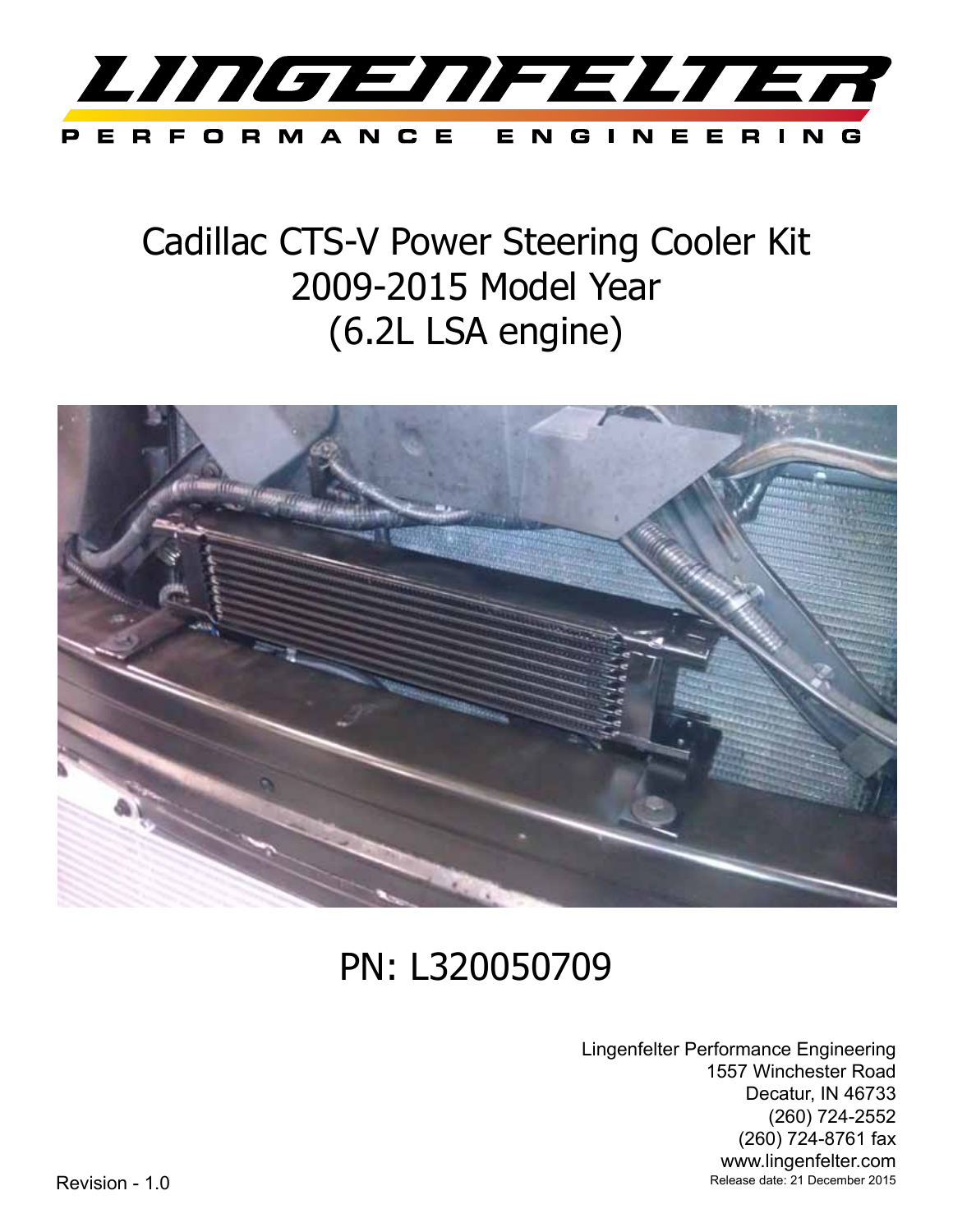| Parts List                                                 |                                                        |           |                                                 |
|------------------------------------------------------------|--------------------------------------------------------|-----------|-------------------------------------------------|
| 2009-2015 CTS-V Power Steering Cooler Kit (PN: L320050709) |                                                        |           |                                                 |
| #                                                          | <b>Description</b>                                     |           | <b>Part number</b>                              |
| 1                                                          | Heat exchanger, 10 row, 9 series                       |           | SET50-910-7612                                  |
| 2                                                          | PS cooler bracket, CTS-V                               |           | XX03277-0009                                    |
| $\overline{\mathbf{c}}$                                    | 90 degree swivel push to lock 3/8" hose fitting, M22   |           | SET-22M22PL06-90                                |
| 4                                                          | 1/4-20x3/4" SS button top socket cap screw             |           | 93107                                           |
| 4                                                          | 1/4-20 SS Nylon insert lock nut                        |           | 30634                                           |
| 4                                                          | 3/8" hose, per ft                                      |           | H1937                                           |
| 2                                                          | 1/4-20x3/4" thread forming screw                       |           | 1132408                                         |
| 4                                                          | 17mm Oetiker clamp                                     |           | 52545K55                                        |
| $\overline{2}$                                             | 3/8" hose joiner                                       |           | $LN-TT23$                                       |
| 4                                                          | Black triple wall heat shrink, 2-4/0 gauge, 2" section |           | DC980845                                        |
| $\overline{2}$                                             | Zip-Tie, 7.5", black                                   |           | <b>BARNES-23-923X</b>                           |
| 4                                                          | 3/4" black braided split loom, per foot                |           | 20343K                                          |
| <b>Tools &amp; Materials Required</b>                      |                                                        |           |                                                 |
| $\bullet$                                                  | Flat head screw driver                                 |           | Hose clamp pliers                               |
| $\bullet$                                                  | 13 mm socket                                           |           | Drill                                           |
| $\bullet$                                                  | 10 mm socket                                           |           | 3/16" drill bit (carbide is highly recommended) |
| $\bullet$                                                  | Ratchet                                                | $\bullet$ | <b>Jack</b>                                     |
| $\bullet$                                                  | 7/16" wrench                                           |           | Jack stands                                     |
| $\bullet$                                                  | 5/32" allen wrench                                     |           | 50/50 DEX-COOL                                  |
| $\bullet$                                                  | Oetiker pliers (or be careful with side cuts)          | $\bullet$ | 10-5030 Power steering fluid                    |
| ٠                                                          | Oil or O-ring safe lubricant                           | ٠         | Heat gun                                        |

**Parts List**

### **# Description Part number**

### **Optional Items**

1 High capacity intercooler radiator for 2009-2015 CTS-V L320030709

The LPE power steering cooler kit is designed to keep the power steering fluid temperatures low during use to help the fluid last longer and protect the power steering rack, pump and lines through all conditions such as racing.

This is the same kit that is used in the LPE 2009-2015 CTS-V LSA High Capacity Intercooler Radiator kit and is designed to fit with and modification needed to the car.

## **Notes:**

- Read all the instructions before beginning the installation process in order to make sure you have all of the tools and equipment needed and that you feel comfortable performing the installation.
- Be careful on the torque specifications. Some torque specifications are in pound feet (lb-ft) and others are in pound inches (lb-in).
- Be sure to save all of the parts you remove from the vehicle. Many components will be re-used during the installation of this system.
- Be careful not to damage any components while removing them from the vehicle. Some parts cannot be purchased by themselves from GM and must be purchased as part of an entire assembly.
- Some steps will require two people.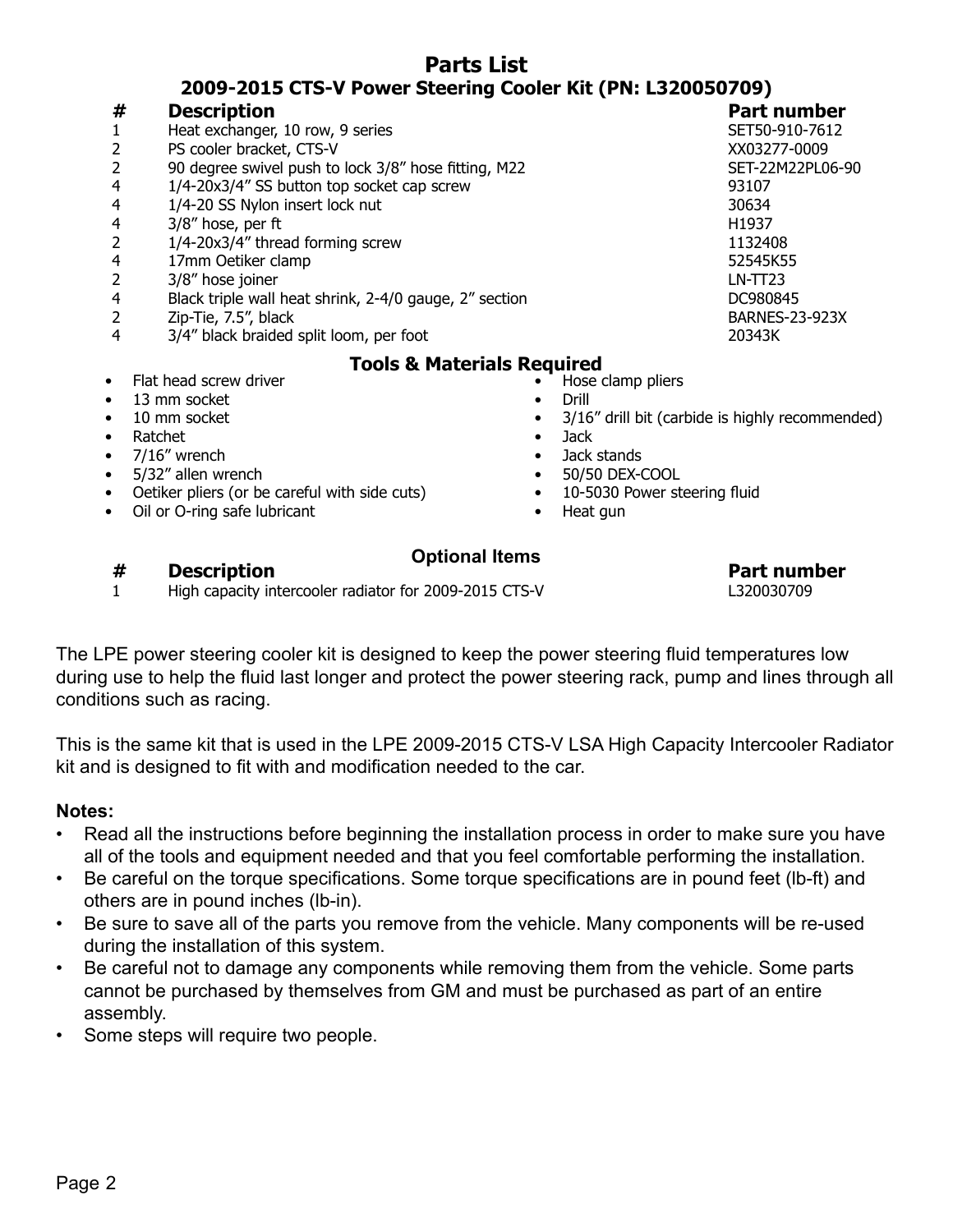



1. If you have been using the vehicle, allow the vehicle to cool before beginning this installation.

2. Raise and properly support the vehicle, either on a hoist or with a jack and jack stands, using the GM specified lift locations for the vehicle.

Consult your owner's manual for details on the proper jacking/lifting points.



3. Disconnect the ground terminal from the vehicle's battery using a 10 mm wrench. The battery is located in the trunk on the passenger side of the vehicle.



4. Remove the front two wheels. It is recommended breaking the lug nuts loose in a star pattern.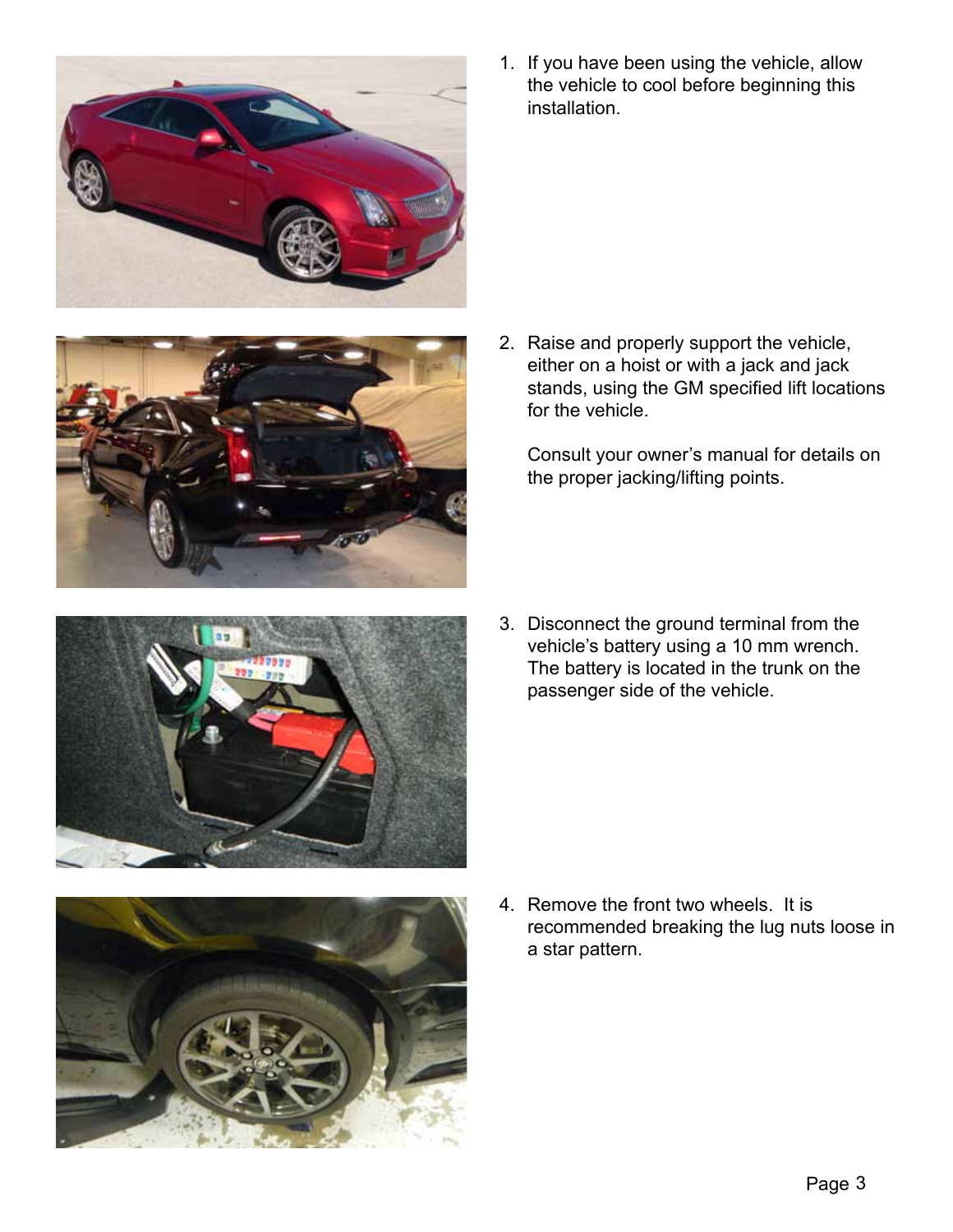underside of the vehicle and is attached to the front fascia and the front portion of the frame. Remove the two (2) M6 bolts with a 10mm socket, remove the 10 push pins, and then remove the cover.

Note: The foam insert may come loose from the panel. Be sure to retain the insert and note its location, so that it gets put back in the correct location during re-assembly.





 $\mathbf{r}$ 





5. Open the hood and remove the six plastic retainer clips from the sight shield by turning the clips counterclockwise. Remove the sight shield

6. Using a fork tool, remove the two (2) push fasteners from each side of the vehicle (four total) that secure the front fascia to the vehicle.

7. Remove the two M6x1.0 screws that secure the fascia to the bumper core support using a 10mm socket.

Tip: It may be easier to access the screws using a universal joint socket adapter and an extension.

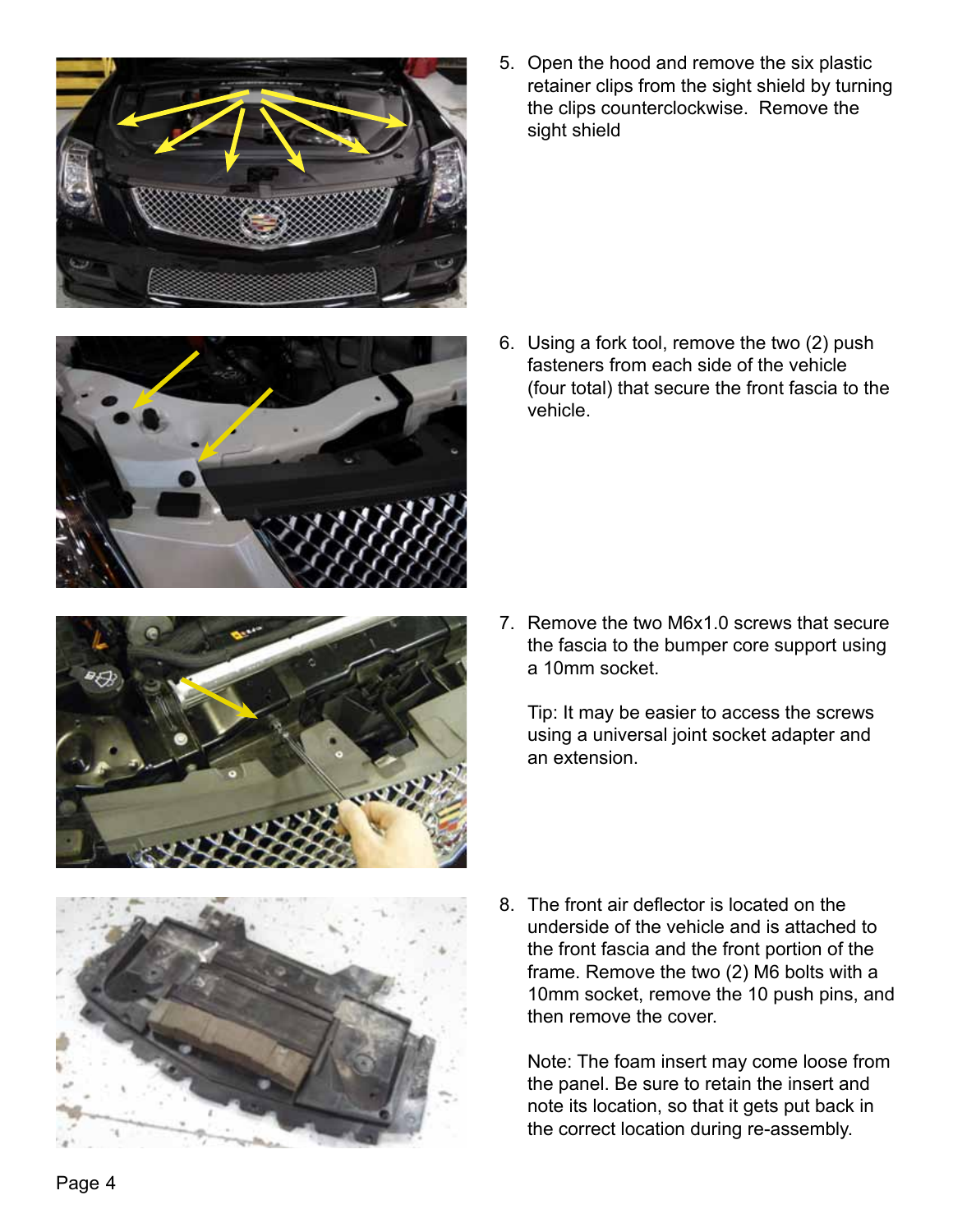9. Locate the flexible rubber shrouds that are on either side of the radiator. Using a fork tool, remove the Christmas tree fasteners that secure the rubber shroud to the front fascia on both sides of the radiator (two per side, four total).

- 10.In each wheel well, an engine splash shield exists. This felt-like material shield is secured to the wheel well liner with four push pins. Remove the four (4) push pins and remove the splash shield. Repeat this process for both the passenger and driver side splash shield.
- 11. Remove the eight push pins holding in the front part of the fender liner and remove the fender liner. Repeat this process for both the passenger and driver side front inner fender.

12.Using a 10 mm socket and extension, remove the four bumper fascia bolts (2 per side) that secure the front fascia to the bumper beam. Access these bolts from each front wheel well.







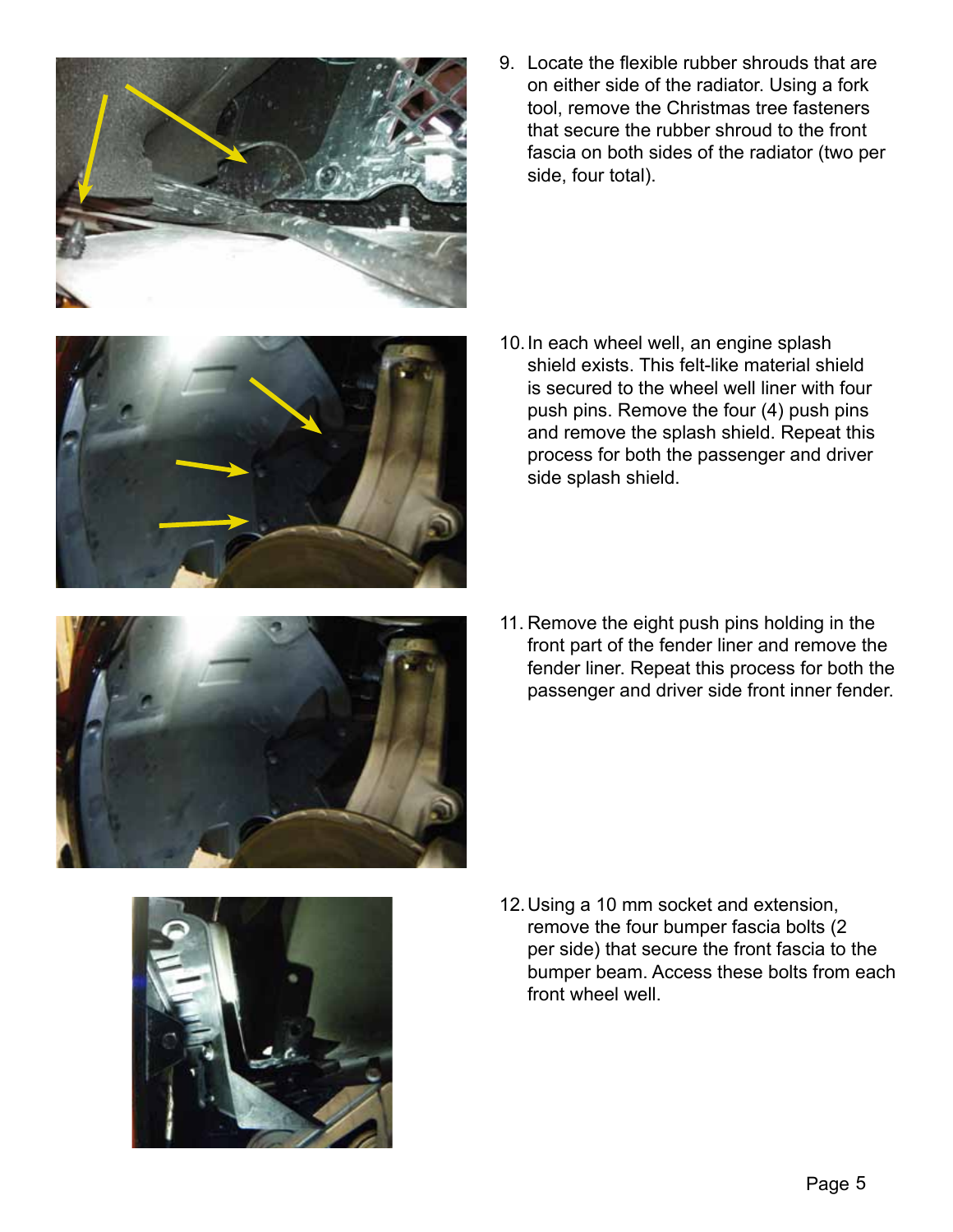

13.Disconnect the electrical connector from each fog light.



- 14.The washer fluid pump is located on the passenger side of the vehicle behind the fog light area. Remove the line from the washer fluid pump that is used for the headlight washers. A rubber vacuum cap may be used to prevent washer fluid from leaking until reassembly.
- 15.With the help of an assistant, carefully remove the front bumper and set it somewhere safe so it will not be damaged.



16.Locate the power steering (PS) hose bracket that is found where the PS lines cross under the intercooler radiator and engine radiator on the driver side. Using hose clamp pliers to relieve the tension on the clamps, slide the hose with the attached clamps off of the metal lines and drain the fluid into a basin.

**Note:** Power steering systems are very sensitive to dirt. Do not re-use the fluid you have removed. Dispose of the fluid properly.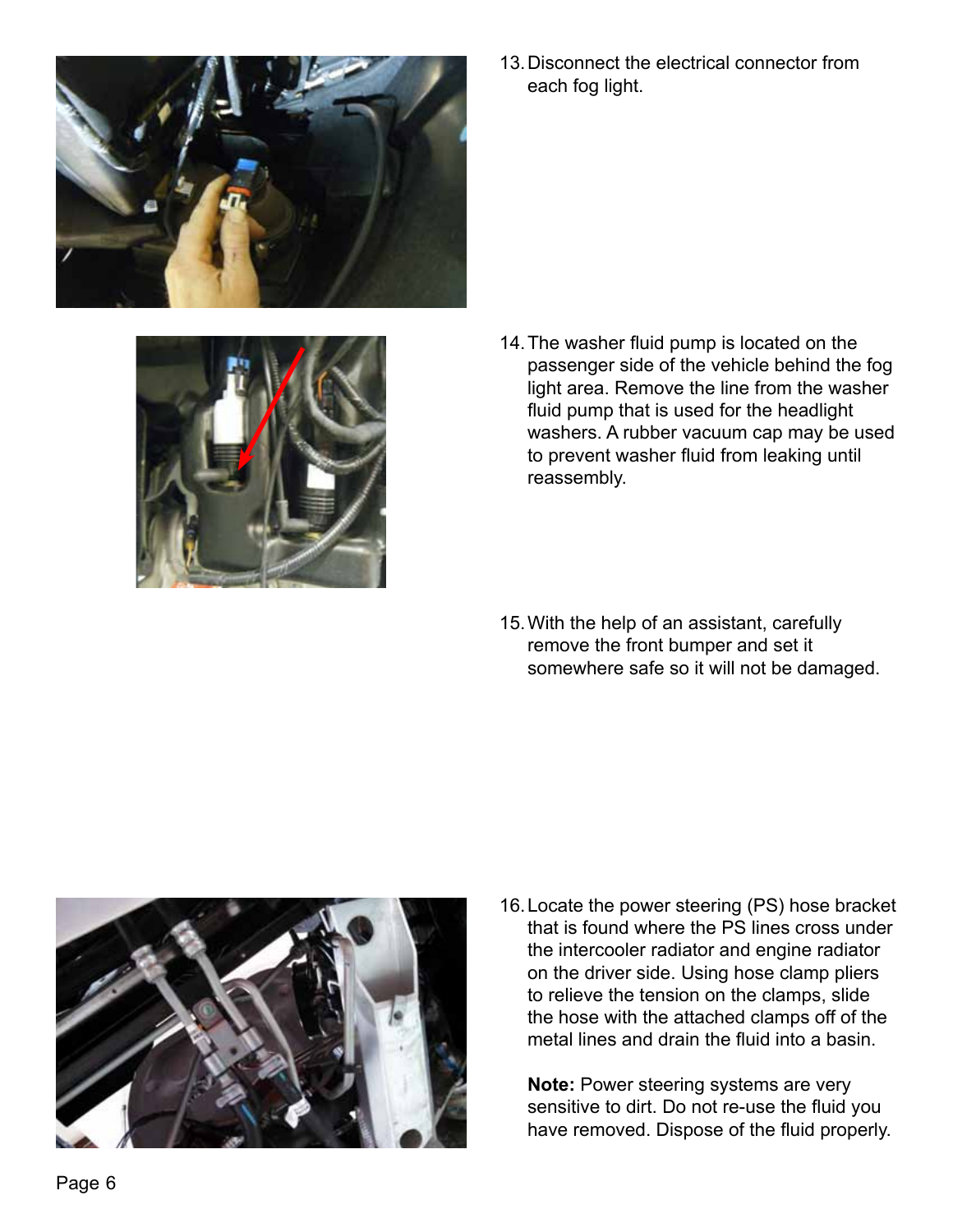

17.Using a 10 mm wrench undo the bolt holding the bracket for the PS hoses.





19.Remove the remaining bolt, located on the passenger side of the vehicle, that secures the OEM PS cooler to the front bumper impact bar.



20.Remove the OEM power steering cooler assembly.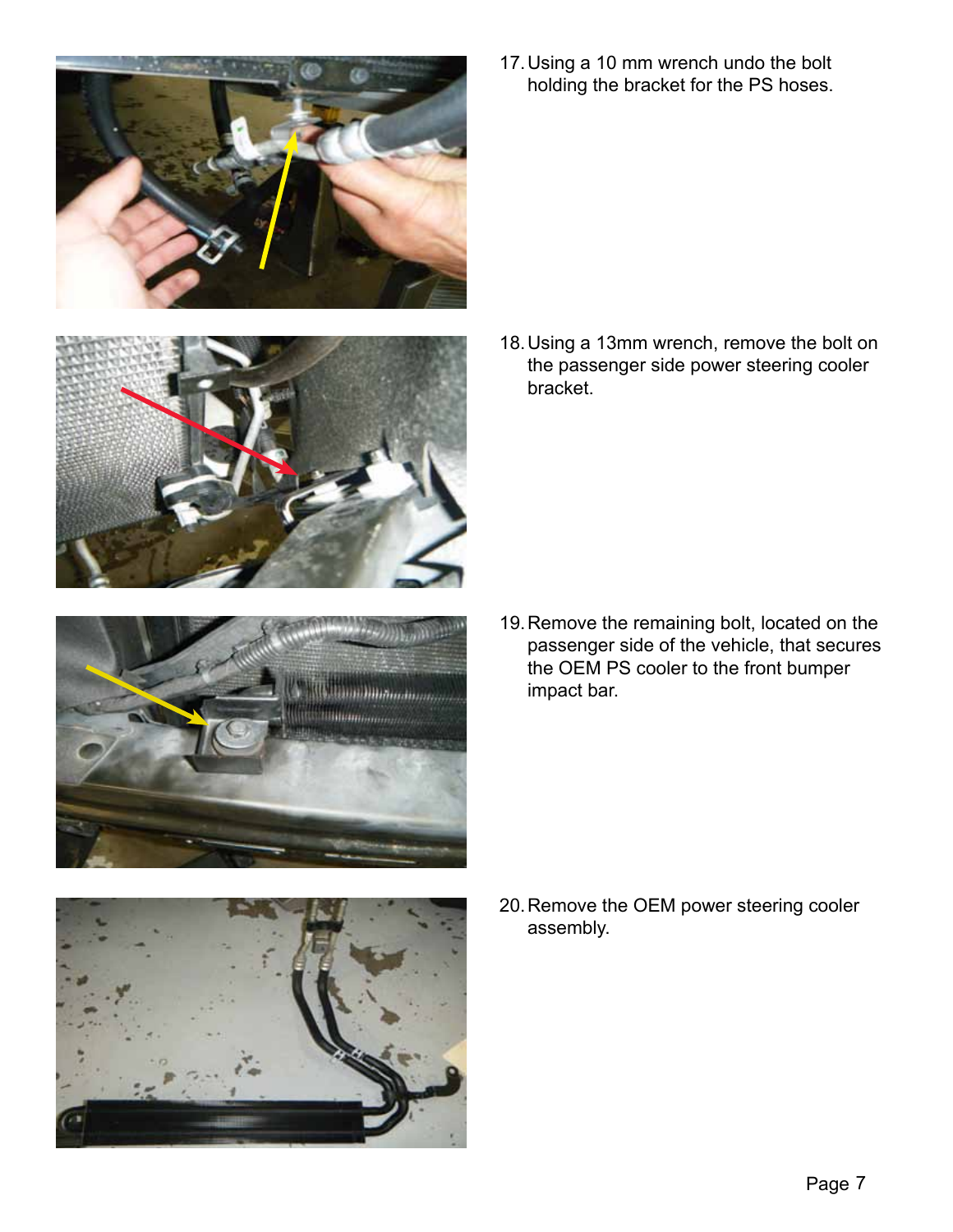



(PN:XX03277-0009) and the supplied power steering cooler (PN:SET50-910-7612). The bolt holes on the brackets are offset with the holes being closer to one edge. Be sure to position the brackets such that the side of the bracket with the holes closest to the edge is next to the cooler (as shown).

22.Attach the brackets to the cooler using the four (4) 1/4"-20 Nylon insert lock nuts (PN: 30634) and 1/4-20x3/4" button head cap screws (PN: 93107). Using a 5/32" Allen wrench and 7/16" socket, tighten the bolts to 6 lb-ft (8 Nm).



23.Place the power steering cooler in between the diagonal support braces on the front of the core support with the mounting brackets setting on top of the front bumper impact bar.

The power steering cooler may not fit completely between the diagonal support braces. You will address that in the following steps.



24.Locate the passenger side support brace above the power steering cooler. Using a 13mm socket, loosen the top bolts, one on each brace.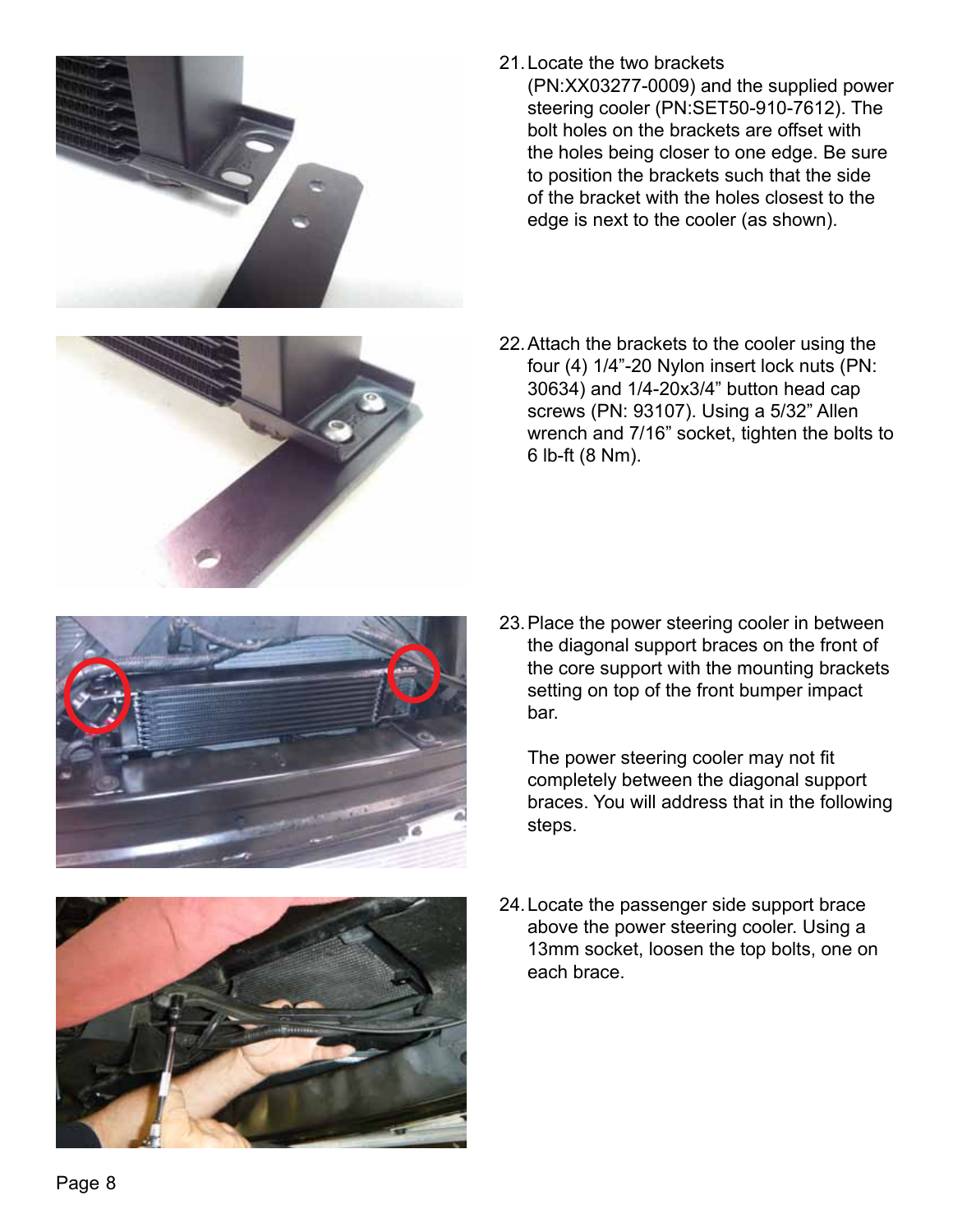



- 
- 

25.Then loosen the bottom bolts. These are located between the impact bar and AC condenser.

26.To allow the most room for the power steering cooler, tighten the top bolts while pushing up and out on the brace.

27.Using a 13mm socket, torque the four bolts to 20 lb-ft (27 Nm).

28.Mark the locations for the holes for mounting the power steering cooler with a scribe or marker pen.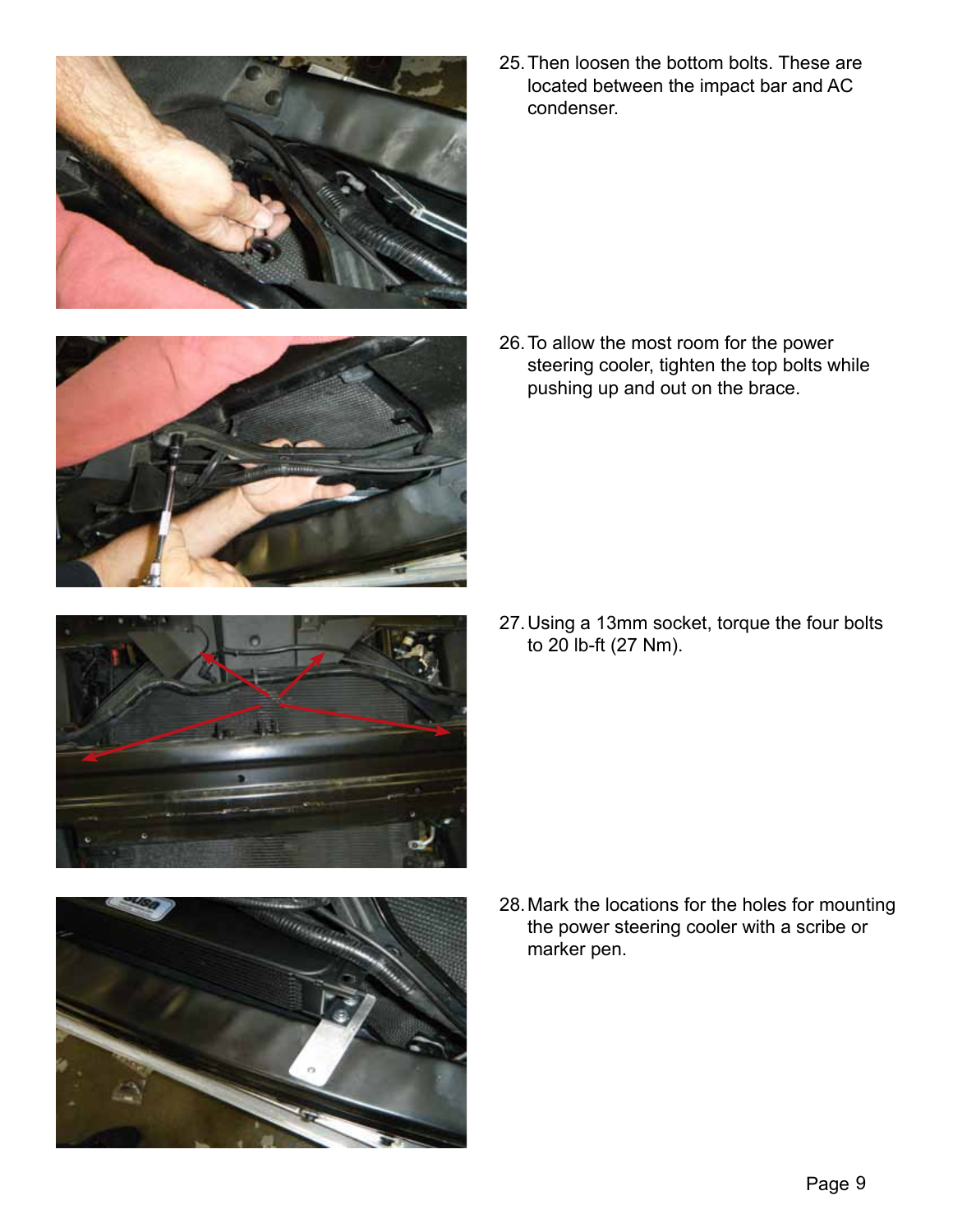

29.Make sure your hole locations do not line up with the two weld marks in the bumper beam (examples shown here).



30.Using a punch. mark the center of the holes. Using a 3/16" drill bit drill out the two marked holes. It is recommended to use a carbide drill bit or have a few brand new drill bits as they will dull out quickly when trying to drill through the hardened steel.

31.Cut the supplied 3/8" hose (PN: H1937) into two sections of equal length (24" each).



32.Remove the plastic plugs from the supplied power steering heat exchanger. Apply a light coating of oil or O-ring safe assembly lubricant to the threads of the 3/8" pushto-lock 90 degree fittings (PN: SET22- M22PL06-90). Install the 90 degree hose end fittings into the power steering cooler as shown.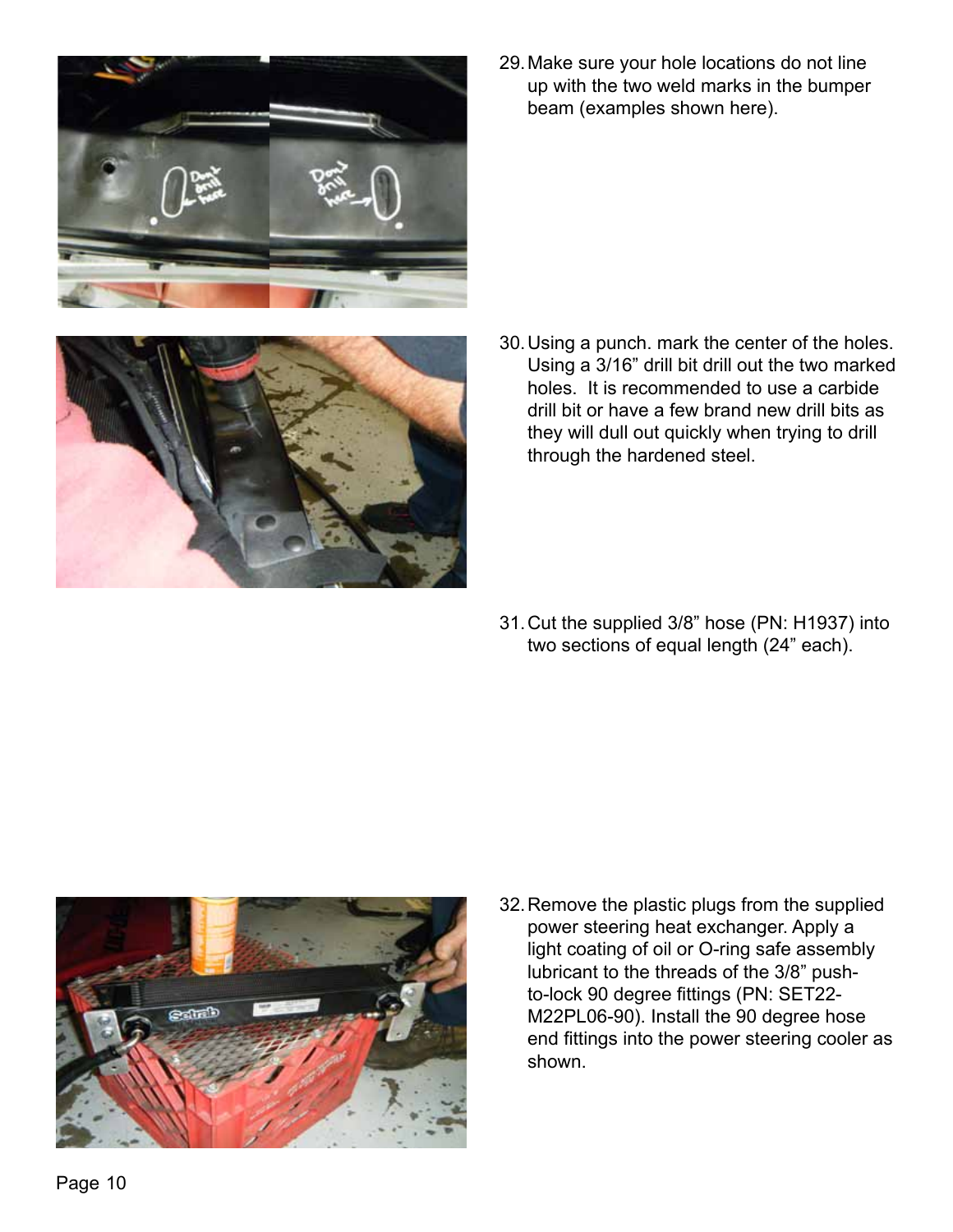

- 33.Slide the supplied 17mm Oetiker clamps (PN: 52545K55) over the 3/8 hoses from step 27, and then push the hoses (H1937) onto the barbed ends of the fittings. Using Oetiker pliers, crimp the clamps over the hoses to secure them onto the fittings. Install a piece of the supplied heat shrink tube over the hose.
- 34.Cut the supplied 3/4" mesh loom into two sections (2 feet long each). Then slide each of the two sections onto the power steering hoses attached to the cooler.

Angle both of the fittings and hoses inwards (towards each other). Once the fittings are clocked properly use a 1-1/16 inch (27mm) wrench to tighten the fittings. Tighten to 30 lb-ft (40 Nm).

35.Place the power steering cooler back into place on the impact bar. As indicated previously, it is recommended to have the hoses point inwards towards each other. This will help with the packaging of the hoses. Tighten the screws in place using a 3/8" socket and wrench. Torque to 5 lb-ft (7 Nm).



36.Insert one end of each of the two supplied brass barbed unions (PN: LN-TT23) into the ends of the power steering hoses that are attached to the power steering cooler.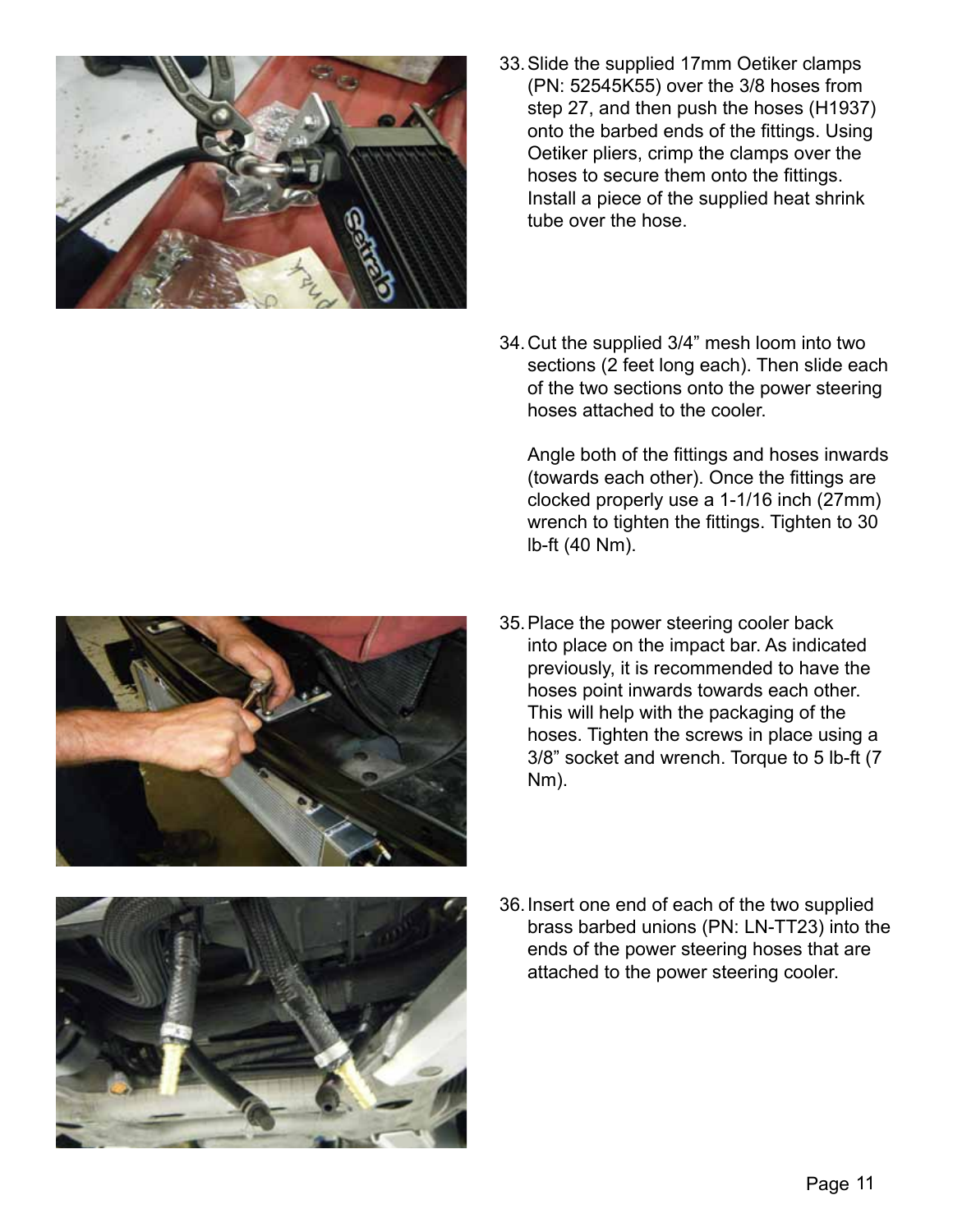

37.Slide one piece of the supplied shrink tubing (DC980845) over each hose section and then install one 17mm Oetiker clamp (PN: 52545K55) onto each of the hoses . Use the Oetiker pliers to secure the brass barbs in place.

- 
- 
- 38.Connect the OEM power steering hoses, from the rack and P/S pump, to the brass barbs. Using a pair of hose clamp pliers, release the tension from the clamps and slide the hose and the clamps into place. These clamps are attached to the hose and cannot be moved or rotated.

Use a heat gun to secure the heat shrink tubing to the loom and hose.

39.Zip tie the hoses to the fan shroud.

40.Fill the power steering system (approximately 240 mL) with 10-5030 power steering fluid. Be sure to replace the fluid cap on the reservoir so that no dirt or moisture enters the system.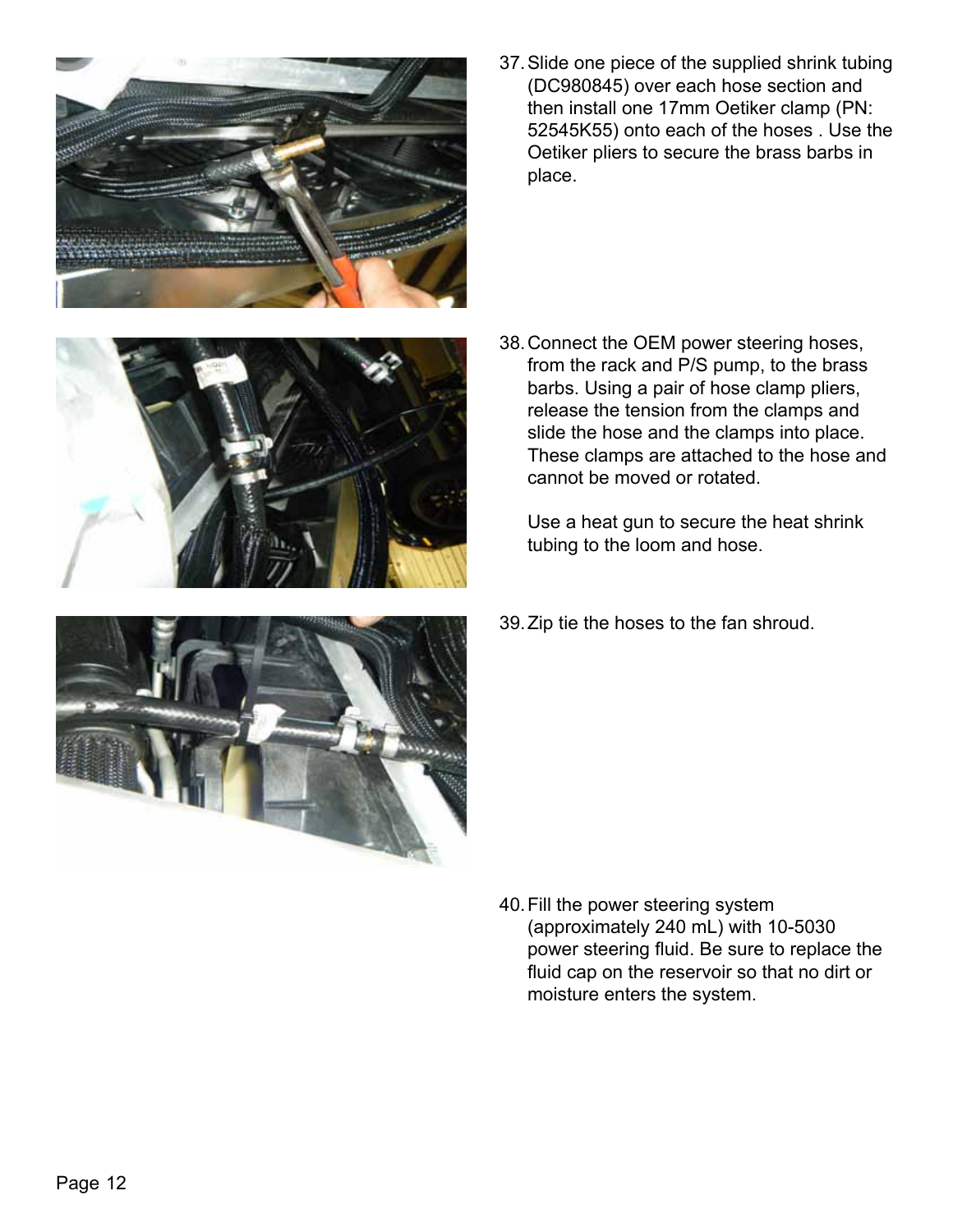

41.Reconnect the battery.

42.Turn the steering wheel lock to lock 20 times and check the reservoir, if the level went down top it off. If the level went down or there are bubbles, repeat this step till there are no more bubbles and the level remained constant.

43.Make sure everything is clear of the engine accessory drive and of the electric fans. Start the car and let it run while turning the steering wheel lock to lock 20 times and then shut off the car and check the reservoir level and check it for air bubbles, if there are bubbles, repeat.

44.Shut off the vehicle and check the power steering system. Check all hoses and attachment points for leaks.

Note: It is recommended to do this step before re-installing the fascia and other components in case a leak is found and to make it easier to identify a leak quickly.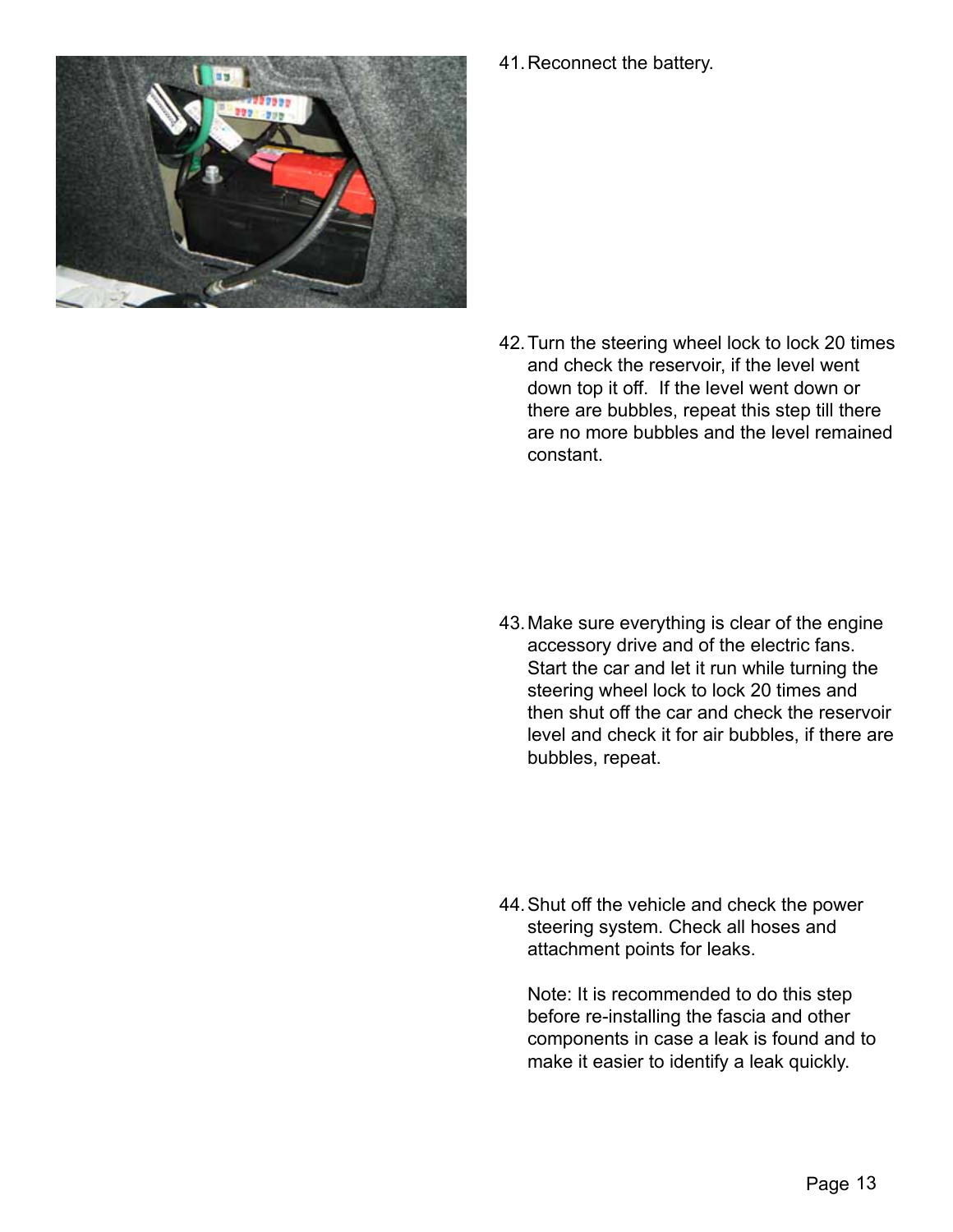45.Gently lift the facia and place it on the car. Start the bolts accessed from the wheel well but do not tighten them at this time.

46.Connect the hose to the washer fluid pump.





47.Connect the fog lights.



48.Secure the rubber shrouds on either side of the radiator with the Christmas tree fasteners (two per side).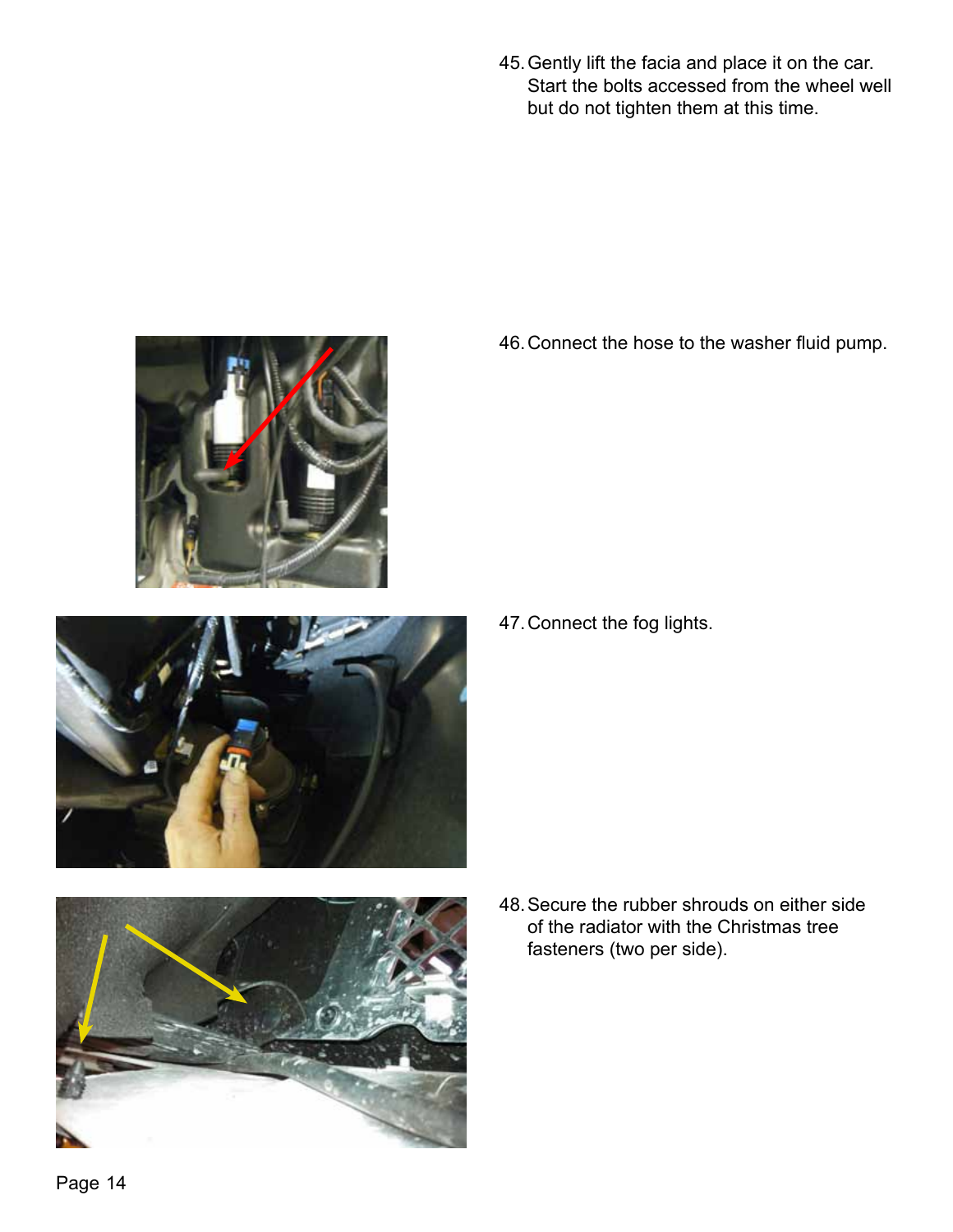

49.Install the M6x1.0 screws that secure the fascia to the bumper core support using a 10mm socket.

50.Install the two (2) push fasteners on each side of the fascia.





51.Check that the bumper is aligned with the body panels and now torque the side bolts, accessed from the wheel wells to 18 lb-in (2 Nm).



52.Install the front fender liners and secure with eight (8) push pins.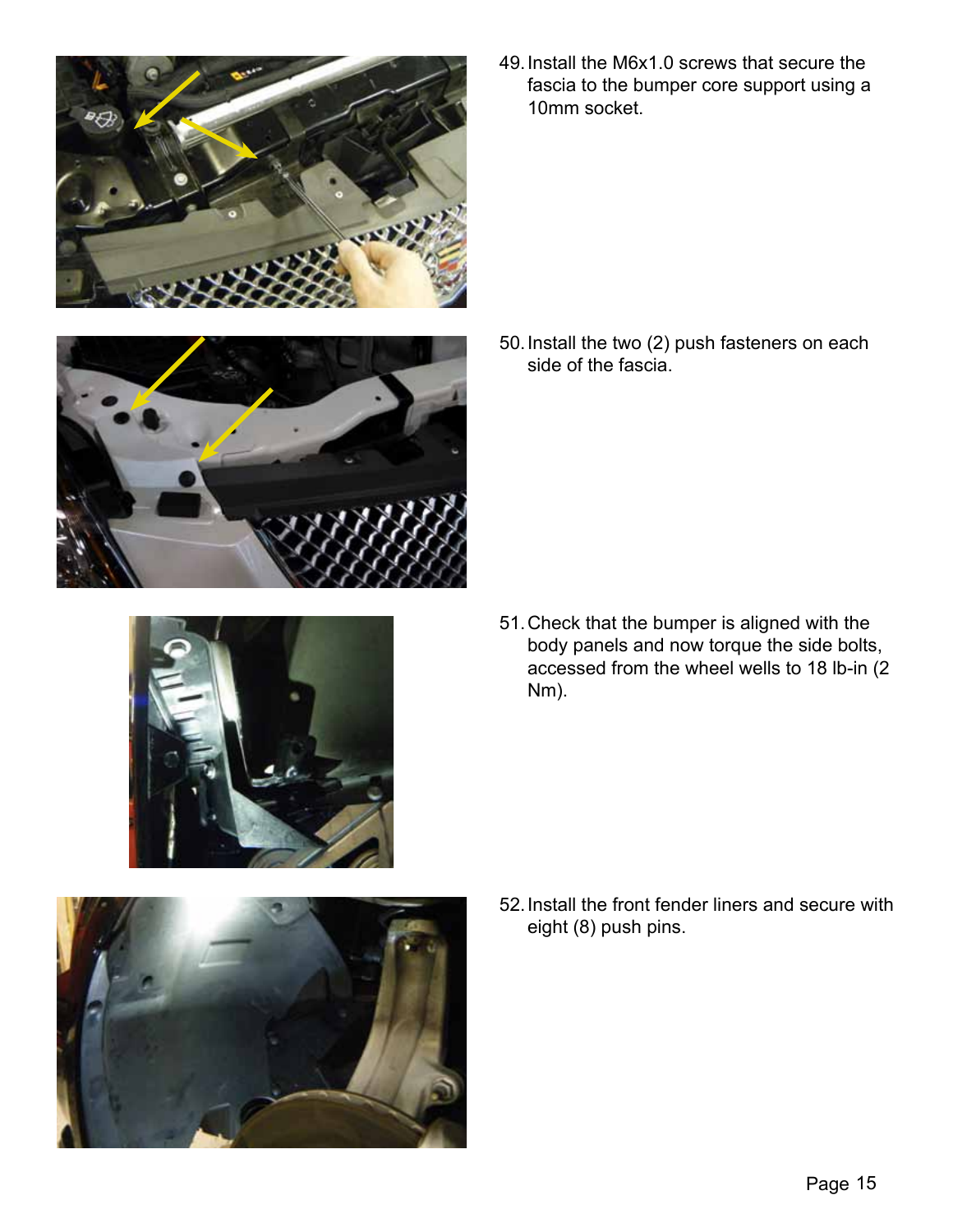



53.Install the engine splash shield and secure with four (4) pins.

54.Install the front air deflector under the engine.

Note: The foam inser may have come loose from the panel. Be sure to place the insert in the same location it was in before the insert was removed.



55.Install the sight shield and secure in place with the six plastic retainer clips (clockwise to tighten).



56.Install the front two wheels Have the assistant hold the brakes or lower the vehicle to the ground while you torque the lug nuts. Use a star pattern to tighten.

2009-2013: 140 lb-ft (190 Nm). 2014-2015 Coupe/Wagon: 122 lb-ft (165 Nm) 2014-2015 Sedan 11 lb-ft (150 Nm)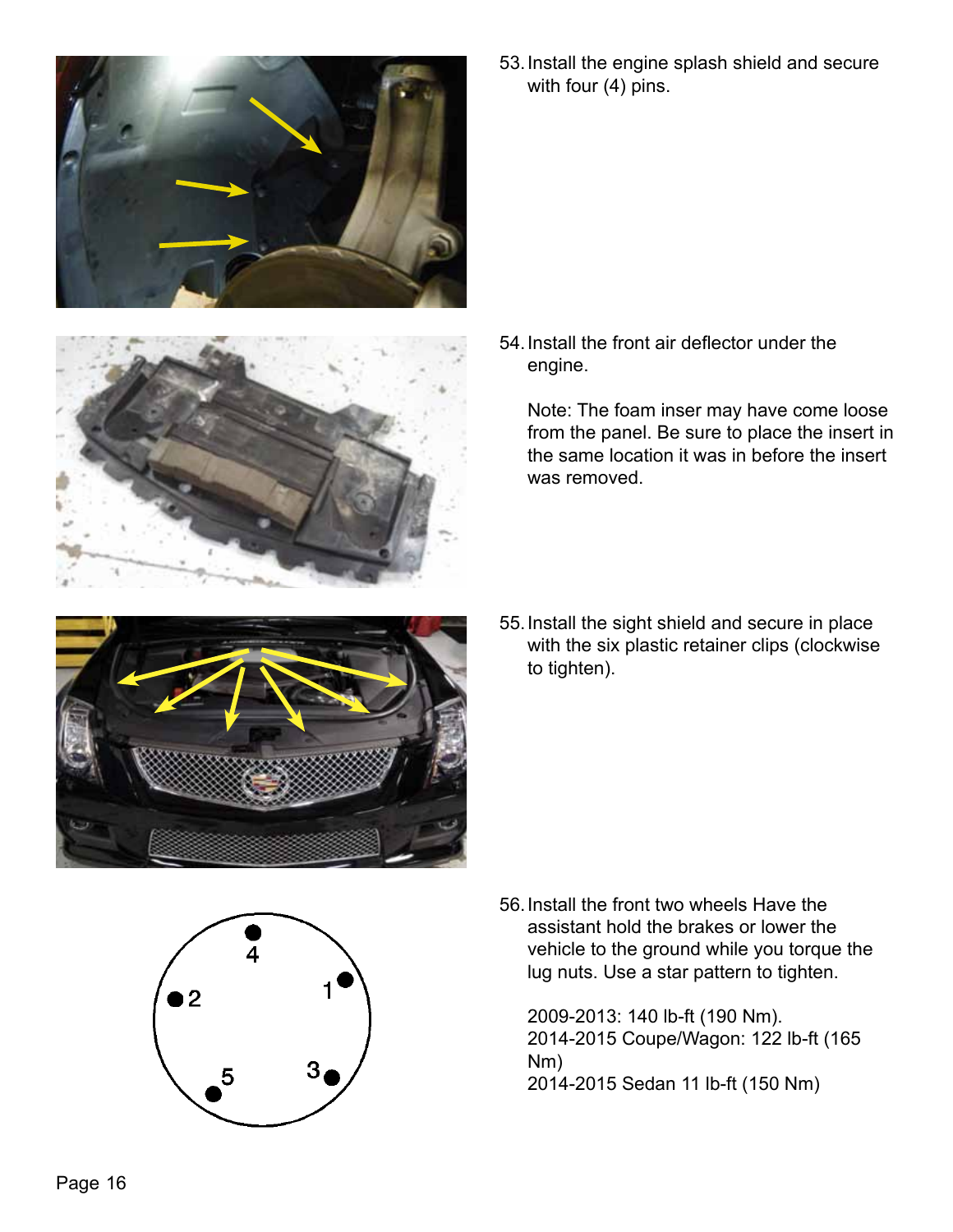57.Lower the car back on the ground. Test drive the vehicle and then check the vehicle again for leaks.

**Congratulations, the installation of the LPE power steering cooler kit is now complete.**